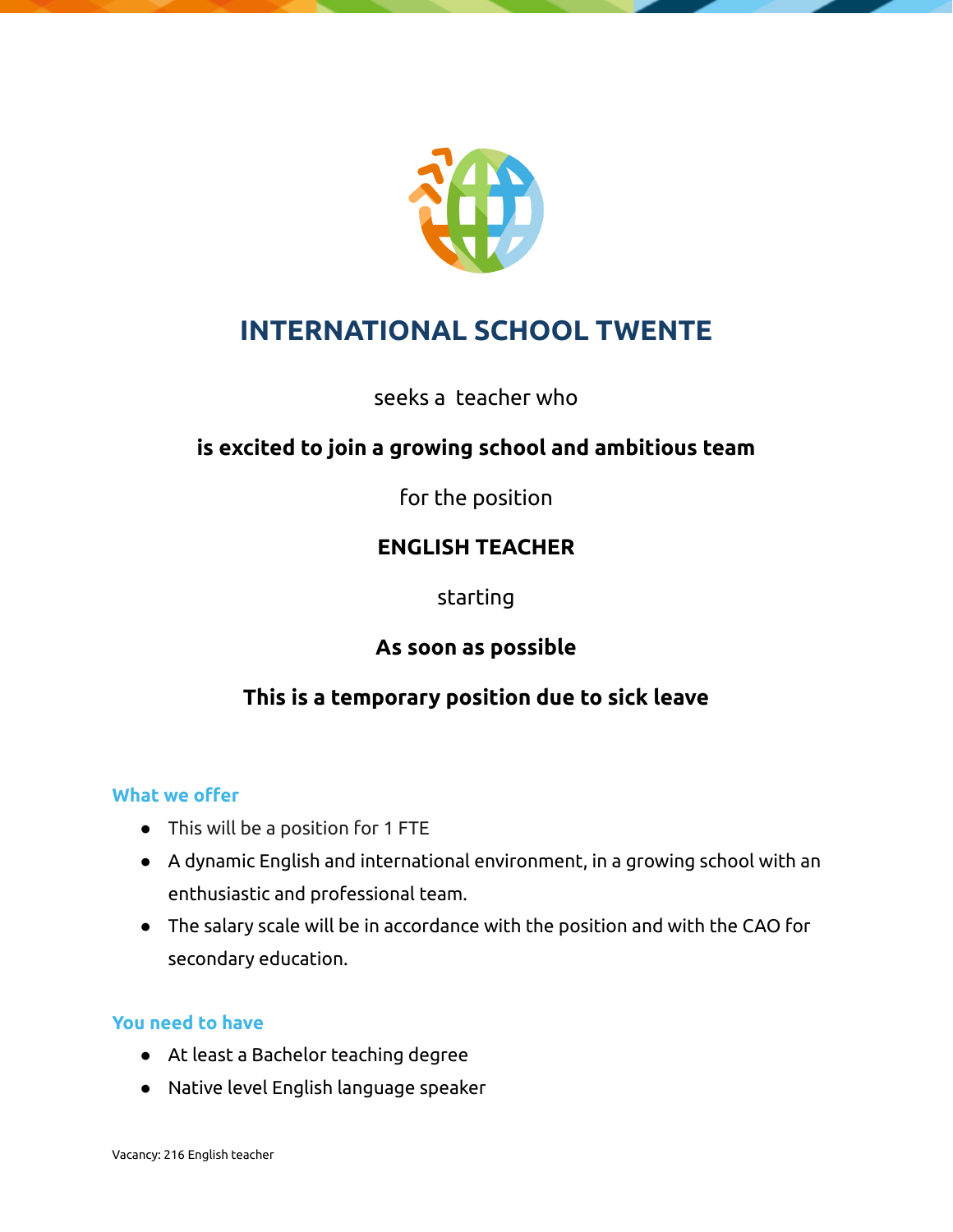- Two years of (preferably International) teaching experience
- Excellent knowledge and experience of different teaching strategies and educational methodologies
- An understanding and knowledge of different cultural backgrounds
- Excellent communication skills and the ability to function well within a team.

#### **Candidate profile**

- Passionate and inspiring teacher
- Flexible and willing to help to develop the language department
- Eligible to work in the EU
- Setting high standards
- Teamplayer

#### **Application Procedure**

Should you be interested in applying for this position, please send an email to Chris Bonke, secondary school principal IST, including the following:

- 1. a cover letter explaining your interest in and qualifications for this position;
- 2. a current cv, including phone numbers, e-mail address; and
- 3. the names, email addresses, and telephone numbers of 2 references.

**Email**: pz@hetstedelijklyceum.nl